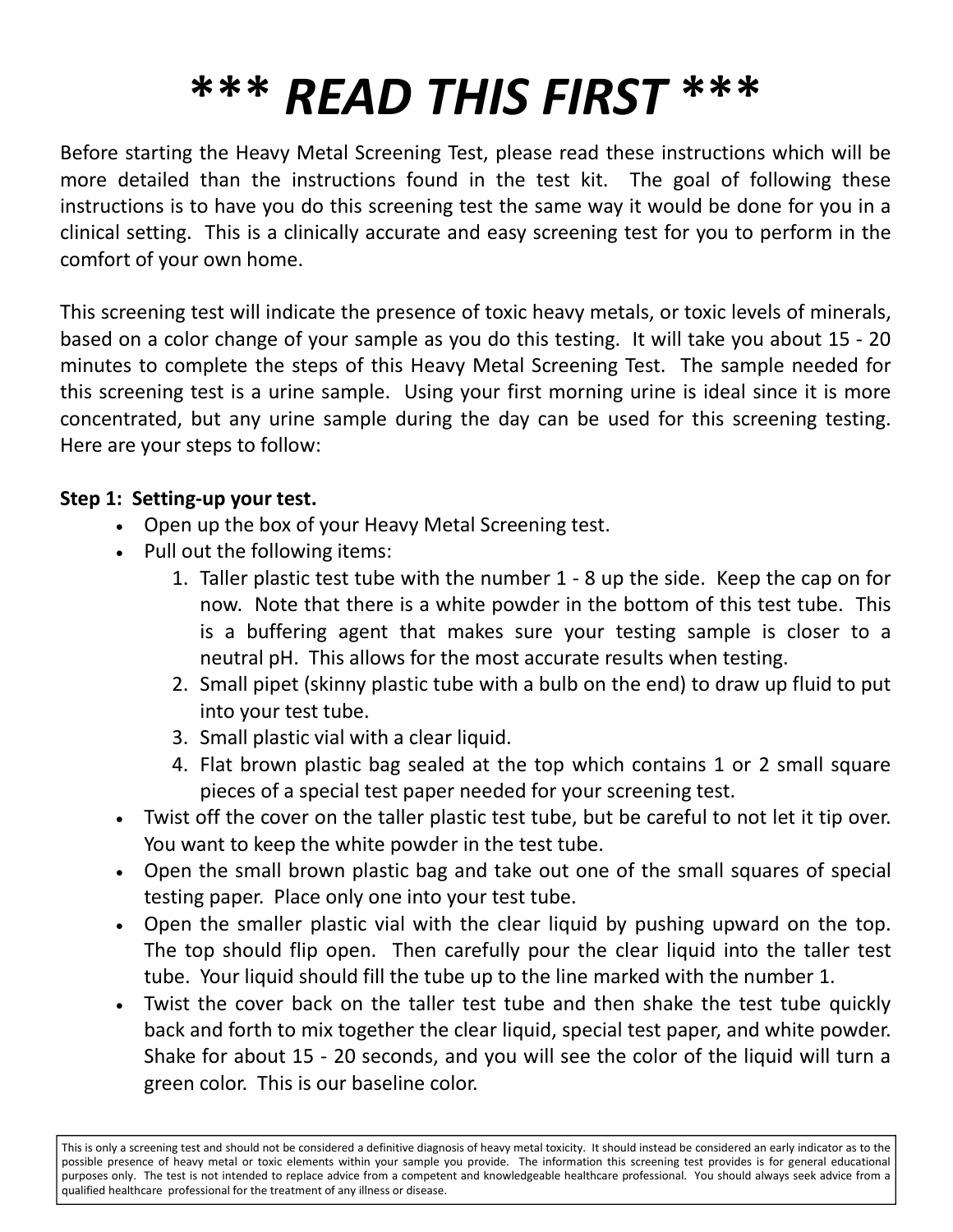## **Step 2: Gathering your urine sample for testing:**

- You can use any cup that is made from plastic or glass. It must be clean and MUST be dry. You do not need a sterile container, because we are not testing for bacteria . . . we are screening for the presence of toxic heavy metals only. If you can, use your first morning urine since it will be more concentrated. However, a urine sample during anytime of the day can be used for testing.
- A urine sample of 3 4 oz will be plenty to perform this screening test.

## **Step 3: Beginning the Test:**

- Our baseline color is the greenish color you now see in the test tube. Green is good. Green means the screening test is not detecting any toxic heavy metals or toxic levels of minerals. Ideally we want the liquid in the test tube to remain green the entire time of testing. **ANY** change in color away from the green (such as grey, purple, pink, peach, red, yellow, orange, or brown) is a positive screening test indicating you may have toxic elements in your sample that have come from inside your body.
- You will be adding 1 ml of your urine sample four separate times, observing the result after each sample, and recording your result on the results guide provided.

## **Step 4: Adding sample 1 of 4:**

- Take the cap off the test tube be very careful it stays upright so that none of the green liquid (called a reagent) spills out.
- Use your small pipet (small tube with bulb on the end) to collect a small amount of your urine and place only enough into the test tube for the liquid to fill up to the number 2 line. This means you will have only added 1 ml of your urine.
- Twist the cap back on the test tube and shake quickly back-and-forth for 15 20 seconds to mix everything together.
- Set the test tube upright on a table, counter or other flat surface and set a timer for 3 minutes.
- After the 3 minutes, you only need to look at the top portion of your sample. Observe if your sample has remained a greenish color, or if it has changed to another color. Note that as you add more of your sample the green color will become lighter, but it will remain a shade of green when no heavy metals are detected.
- Record the result of Sample 1 on your results guide.
- You will follow this same procedure for all 4 samples you add to the test tube.

## **Step 5: Adding sample 2 of 4:**

- Take the cap off the test tube be very careful it stays upright so that none of the green liquid (called a reagent) spills out.
- Use your small pipet (small tube with bulb on the end) to collect a small amount of your urine and place only enough into the test tube for the liquid to fill up to the number 3 line. This means you will have only added 1 ml of your urine.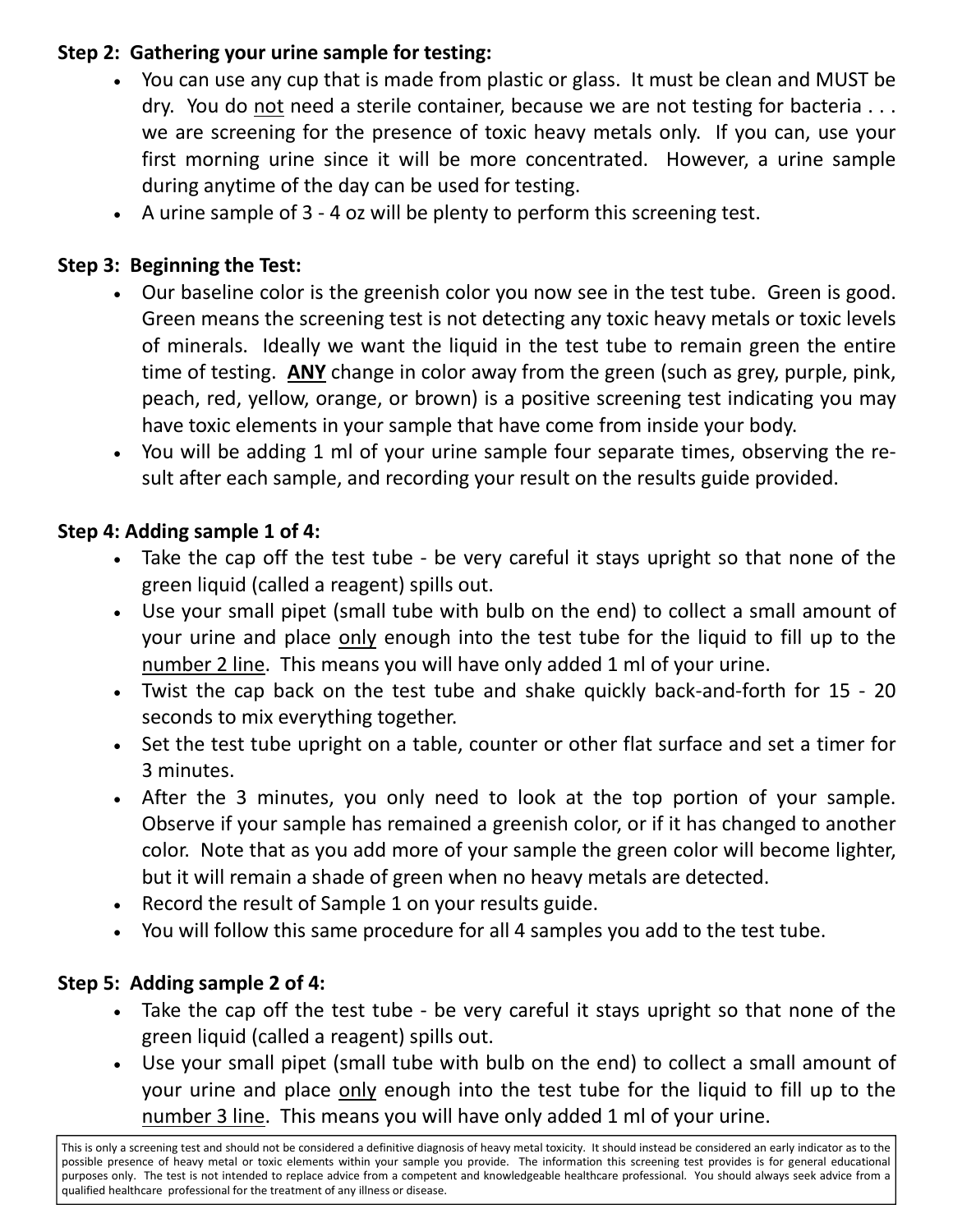- Twist the cap back on the test tube and shake quickly back-and-forth for 15 20 seconds to mix everything together.
- Set the test tube upright on a table, counter or other flat surface and set a timer for 3 minutes.
- After the 3 minutes, you only need to look at the top portion of your sample. Observe if your sample has remained a greenish color, or if it has changed color. Note that as you add more of your sample the green color will become lighter, but it will remain a shade of green when no heavy metals are detected.
- Record the result of Sample 2 on your results guide.

## **Step 6: Adding sample 3 of 4:**

- Take the cap off the test tube be very careful it stays upright so that none of the green liquid (called a reagent) spills out.
- Use your small pipet (small tube with bulb on the end) to collect a small amount of your urine and place only enough into the test tube for the liquid to fill up to the number 4 line. This means you will have only added 1 ml of your urine.
- Twist the cap back on the test tube and shake quickly back-and-forth for 15 20 seconds to mix everything together.
- Set the test tube upright on a table, counter or other flat surface and set a timer for 3 minutes.
- After the 3 minutes, you only need to look at the top portion of your sample. Observe if your sample has remained a greenish color, or if it has changed color. Note that as you add more of your sample the green color will become lighter, but it will remain a shade of green when no heavy metals are detected.
- Record the result of Sample 3 on your results guide.

## **Step 7: Adding sample 4 of 4:**

- Take the cap off the test tube be very careful it stays upright so that none of the green liquid (called a reagent) spills out.
- Use your small pipet (small tube with bulb on the end) to collect a small amount of your urine and place only enough into the test tube for the liquid to fill up to the number 5 line. This means you will have only added 1 ml of your urine.
- Twist the cap back on the test tube and shake quickly back-and-forth for 15 20 seconds to mix everything together.
- Set the test tube upright on a table, counter or other flat surface and set a timer for 3 minutes.
- After the 3 minutes, you only need to look at the top portion of your sample. Observe if your sample has remained a greenish color, or if it has changed color. Note that as you add more of your sample the green color will become lighter, but it will remain a shade of green when no heavy metals are detected.
- Record the result of Sample 4 on your results guide.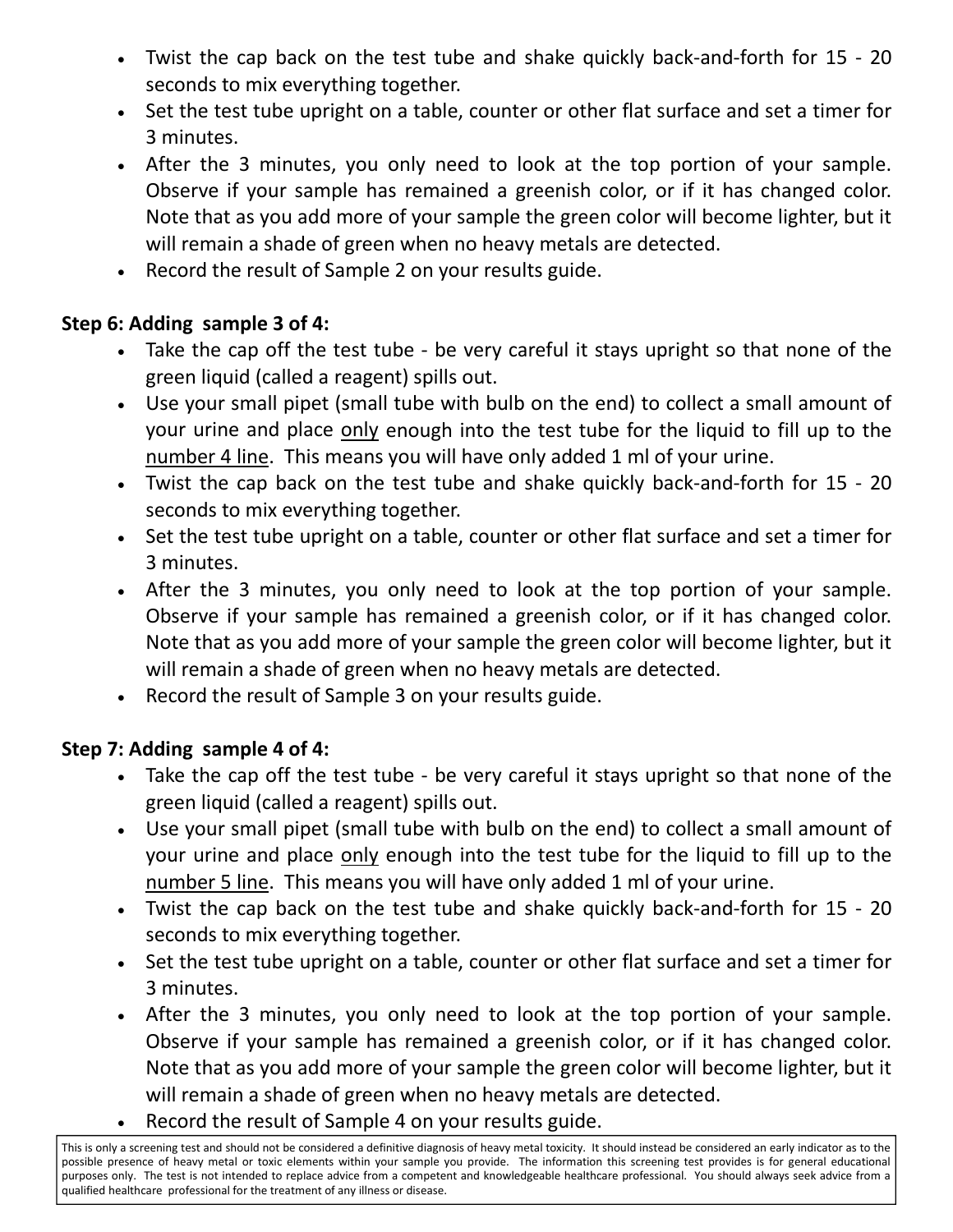## Results Guide - Use this page to record your results.

Use the chart below to record your results after adding each of the 4 samples of your urine to the test tube. If you are unsure of the color change then place a question mark in the space to indicate that a color change was beginning to happen, but you were unsure what color it was indicating. Remember, any color other than green is indicating the presence of heavy metals or toxic levels of minerals in your body. If your test tube remains a green color after adding each of your 4 samples, then this screening test is not detecting the presence of toxic elements in your urine that would be coming from inside your body.

|                            | None<br>(Green) | Copper<br>(Purple) | Zink<br>(Pink) | Cadmium<br>(Peach) | Lead<br>(Red) | Mercury<br>(Orange<br>Yellow) | Nickel<br>(Brown) | Level of Toxic<br>Elements |
|----------------------------|-----------------|--------------------|----------------|--------------------|---------------|-------------------------------|-------------------|----------------------------|
| $\overline{1^{st}}$ sample |                 |                    |                |                    |               |                               |                   | Very High                  |
| 2 <sup>nd</sup><br>sample  |                 |                    |                |                    |               |                               |                   | High                       |
| 3 <sup>rd</sup><br>sample  |                 |                    |                |                    |               |                               |                   | Moderate                   |
| $4^{\text{th}}$<br>sample  |                 |                    |                |                    |               |                               |                   | Mild                       |

Note: The colors of your sample may not match exactly as shown below.

## **My screening test stayed a green color the entire time of the testing . . . now what?**

This is great news. This tells us that even if you have been exposed to some of these toxic elements, your body has done a good job dealing with it and getting rid of these toxins. There's no need to test again in the near future (unless you know you've received a new exposure). Because it is impossible to avoid these toxic elements in our environment, we recommend you re-test every 1 - 2 years.

#### **My screening test did not stay a green color . . . so now what?**

Any combination of colors are possible because a person could have multiple different toxic elements within their system resulting in a blend of colors. It may start out changing to one color, and then change to a different color as you add more of your urine sample. It may even end up a greyish color after adding one or more samples. Just understand that any color other than some version of a green color is detecting the presence of toxic elements in your system. Even if you cannot narrow it down to a certain color, it doesn't matter in regards to what you do about it.

The process of removing these toxic elements out of your body is called "chelation". You can read more about chelation, and how it works on the next few pages.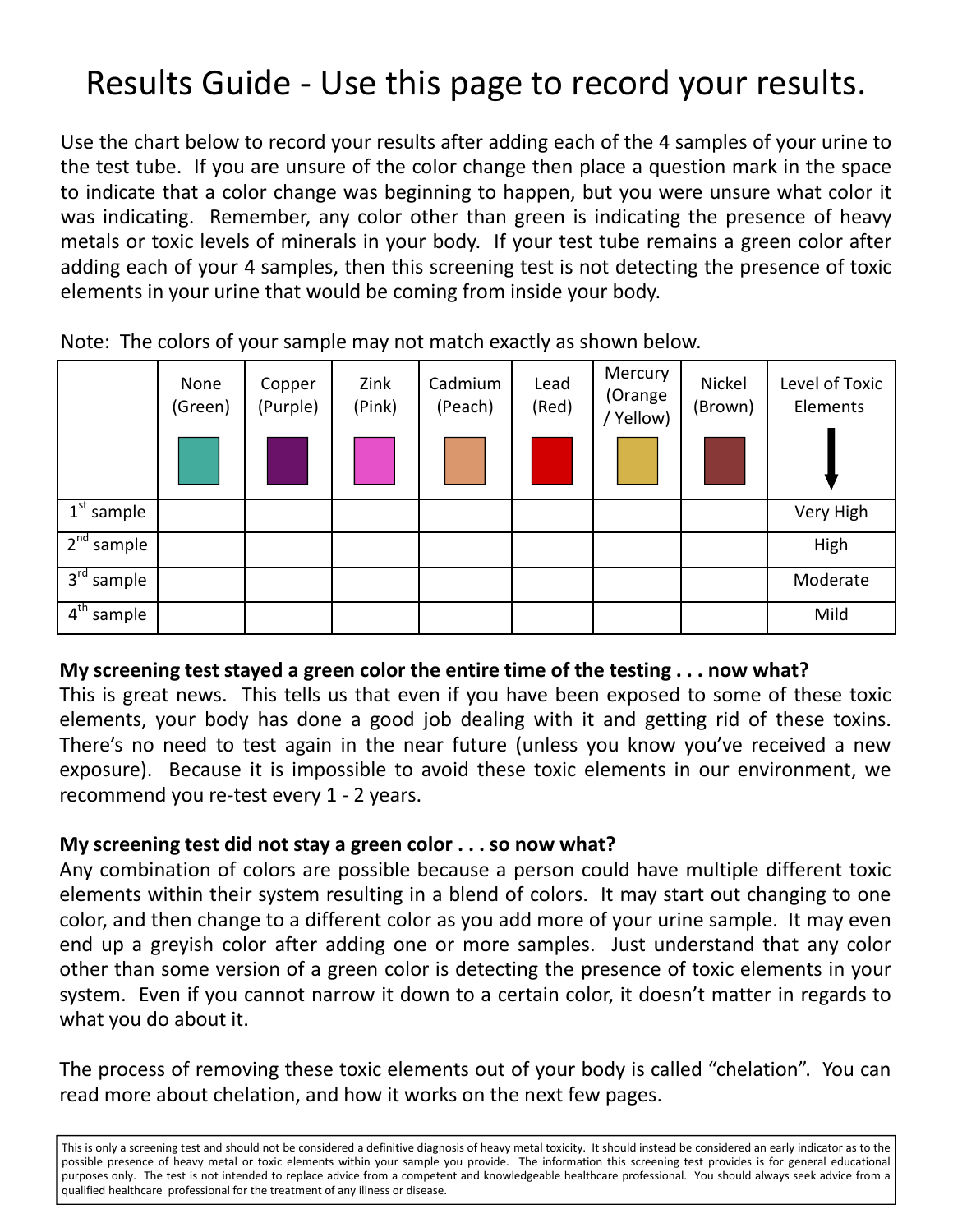#### **Recommendations for removing heavy metals and toxic elements out of your body using natural chelation.**

If the results of your screening test indicates the presence of toxic heavy metals, then here are your recommendations for safely and effectively removing these toxic elements from your body.

Understand that not all chelation is created equal. Some forms of chelation are effective at pulling these toxic elements out of your tissues and bringing it back into circulation. Unfortunately, they may not be effective at holding onto these toxic elements, which allows them to deposit somewhere else in the brain or body. The two products listed below are known to be very effective and safe for the removal of heavy metals and not allowing them to deposit in other areas of the body and brain once they get back into circulation.

Both products mentioned below can be purchased on our website at: www.HealingChoices.com and then click on "Online Store".

## **Product recommendation #1 - Ultra Liquid Zeolite**

You will place the drops of this liquid chelator into about 4 oz of water or other liquid, and then drink. This liquid chelator is a thicker brown colored liquid and it will change your water to a dark color, but it is virtually tasteless. We have never had a client complain about the taste of this product. Although it is rare, if you experience any negative symptoms while taking this product, stop taking it and add the Product Recommendation # 2 to your program. Adult Dose: 20 drops - 3x/day.

Child Dose (ages 12 or under): 10 drops - 3x/day.

## **Product recommendation # 2 - Glutathione Recycler**

Only add this to recommendation #1 (Ultra Liquid Zeolite) if you are experiencing any negative symptoms. We find this to be a rare occurrence, but if you experience any of what people refer to as a detox reaction (headaches, fatigue, soreness, upset stomach, skin rash, or any other unpleasant side effect), then this means that your body needs more nutrients and resources to help the detoxification process.

Recommended dose for adults and children: 1 capsule - 3x/day

#### *Disclaimer:*

*This information has not been evaluated by the Food and Drug Administration. Neither the information, nor any formula(s) mentioned are intended to diagnose, treat, cure, or prevent any disease.*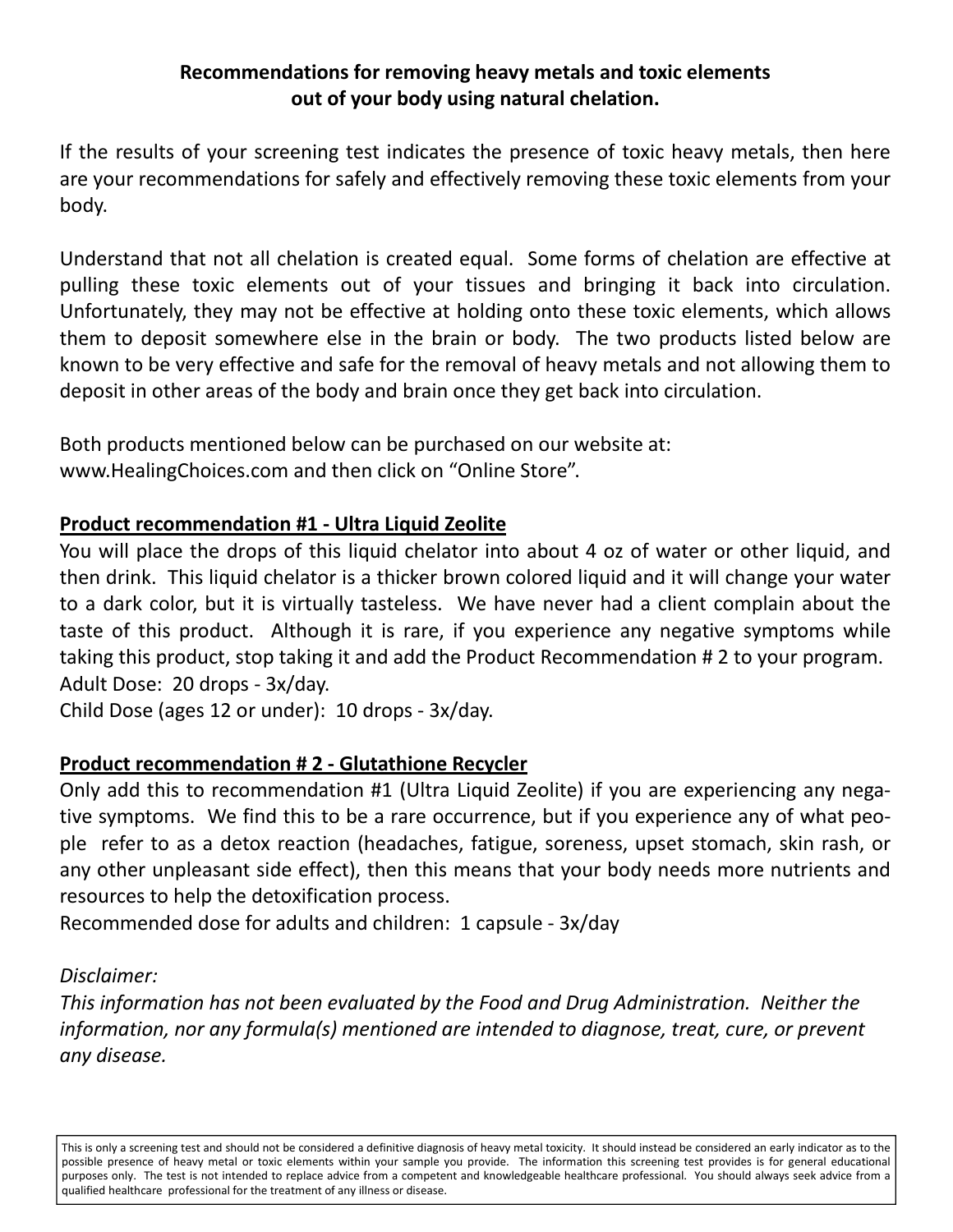#### **Here's more information about chelation and the chelating agent called "zeolite" used in the Ultra Liquid Zeolite (recommendation # 1):**

Chelation is a process by which heavy metals are pulled out of the cells by a chelating agent that connects with these metals and removes them from the body naturally. The chelating agent in this product is called "Zeolite" which is suspended in a bed of humic acid, which is derived from volcanic ash. Natural zeolites form where volcanic rocks and ash layers react with alkaline groundwater. We then combine zeolite with other minerals for this unique product. Chelation Support contains nutrients that have been found to help remove heavy metals from the body that can be related to neurological and heart related problems, fatigue, poor circulation, memory problems, etc.

#### **This amazing Chelation Support formula helps your body:**

- Maintain optimum alkalinity
- Proper normalized pH levels
- Helps supercharge your immune system so it can defend your body against a broad range of bacterial infections, chronic conditions and viruses.
- It helps support a strong immune system and reduces toxic overload by removing toxins, chemicals & heavy metals.
- Pulls heavy metals & toxins from the body naturally. And much, much more.

#### **How to take the Liquid Chelator:**

Take 20 drops in a glass of water 3 times a day (adult dose). One bottle will last about a week at this dosage. So 4 bottles will get you through a little less than a month. After a month of taking the liquid chelator (or after finishing the 4 bottles) we recommend you re-do the Toxic Heavy Metal Screening test to make sure things are changing or improving. Some people need to stay on the Liquid Chelator for several months to effectively clear the toxic heavy metals out of their system. You will re-test at the end of each month of taking the liquid chelator to see if you need to continue.

#### **What is natural zeolite?**

All natural Zeolite is a 100% natural liquid detoxifier formulated from purified, activated zeolite. One of the few negatively charged minerals in nature, zeolite is formed from the fusion of volcanic lava and ocean water. It has a unique crystalline structure that function at the cellular level like a cage. Zeolite draws in toxins like a magnet, trapping them in its cage-like molecular structure, before eliminating them from the body.

#### **Are there any side effects?**

The only side effect of all natural Zeolite is dehydration as heavy metal ions are removed from the body. For that reason, it is essential to be well hydrated when taking all natural Zeolite. Drink at least ½ ounce of pure water for every pound you weigh (typically eight or 10 glasses of water a day). Drinks such as coffee, tea, and soda do not count. Some users experience detoxification symptoms, such as headache, diarrhea, tiredness, or achiness – which are usually mild – when they begin taking all natural Zeolite. After initial detoxification, most people report feeling better than ever.

#### **Can children take Chelation Support?**

Our children live in the same toxic world that we do but, because their bodies are developing they are more susceptible to toxic influences than adults are. All natural Zeolite is not only safe for children but could be beneficial for them during their developmental years. Give them a smaller dose in proportion to their weight than the dose an average adult would take.

**How can all natural Zeolite remove toxic metals such as lead and mercury, but not healthy ones such as calcium and magnesium?** Zeolite's ability to attract and bind different substances is based on the size, shape, and electrical configuration of its molecular cages. Zeolite's greatest affinity is with heavy metals, especially mercury, cadmium, lead, and arsenic. Lighter metals such as calcium, magnesium, and phosphorous have smaller ions, and so their affinity to zeolite is orders of magnitude less. You can think of it as being similar to a lion's cage. The bars keep the lion in, but a mouse can run freely in and out. In much the same way, zeolite traps and eliminates heavy metals and other toxins, while it leaves minerals such as calcium, magnesium, and phosphorus in the body.